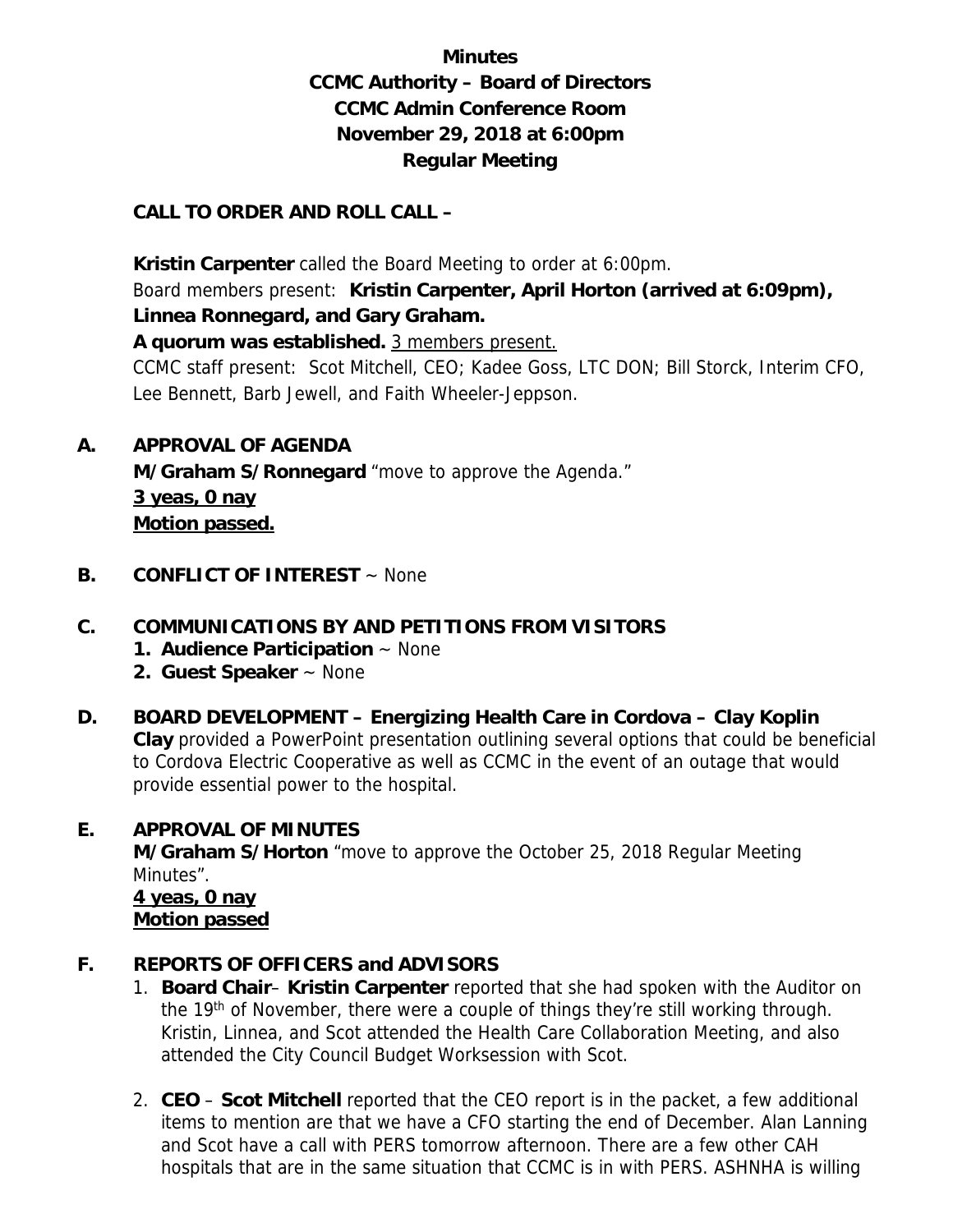to help push this issue. CCMC is also looking into whether Exceptional Relief is a possibility for the hospital.

- 3. **Finance Bill Storck** reported that the September and October finance reports are in the packet, and that he would be happy to answer any questions the Board may have.
- 4. **LTC Nursing Kadee Goss** reported that her November LTC Nursing report is in the packet, an additional point to bring up is that the CNA's and the Activity Aide had feeding assistance training. The Speech Therapist came, she evaluated our residents and made recommendations and she will continue to come quarterly.
- 5. **CAH Nursing Kelly Kedzierski's** November CAH Nursing report is in the packet, if there are any questions Kadee can answer those as Kelly was unable to be here this evening.
- 6. **Quality Improvement/Infection Control Kelly Kedzierski's** QI and Infection Control reports are in the packet.

### **G. CORRESPONDENCE ~** None

# **H. ACTION ITEMS**

### 1. **2019 Budget.**

**M/Graham S/Ronnegard** "I move that the CCMC Authority Board of Directors approve the 2019 Budget."

**4 yeas, 0 nay Motion passed.** 

# 2. **CCMC Authority Board of Directors Bylaws**

**M/Graham S/Ronnegard** "I move that the CCMC Authority Board of Directors approve the CCMC Authority Board of Directors Bylaws."

**4 yeas, 0 nay Motion passed.** 

# **I. DISCUSSION ITEMS**

# 1. **Sound Alternatives Update**

**Barb Jewell**, Behavioral Health Program Manager, provided an overview of Community Behavioral Health; what it is and what it isn't. Community Behavioral health is rarely, if ever, provided through or in a hospital which presents challenges in structure, funding and service delivery. Also in the presentation Barb provided information on how Community Behavioral Health is provided here, including populations served, services, and funding streams, much of which has changed in the last three years. Challenges include difficulty recruiting qualified staff, steadily decreasing grant funding, increasingly difficult credentialing and regulatory requirements and significant instability at the state level in terms of administration and leadership turnover. There are opportunities for growth including expanding substance use disorder services and group services, community based services and Developmental Disability services. Barb identified that developing these opportunities